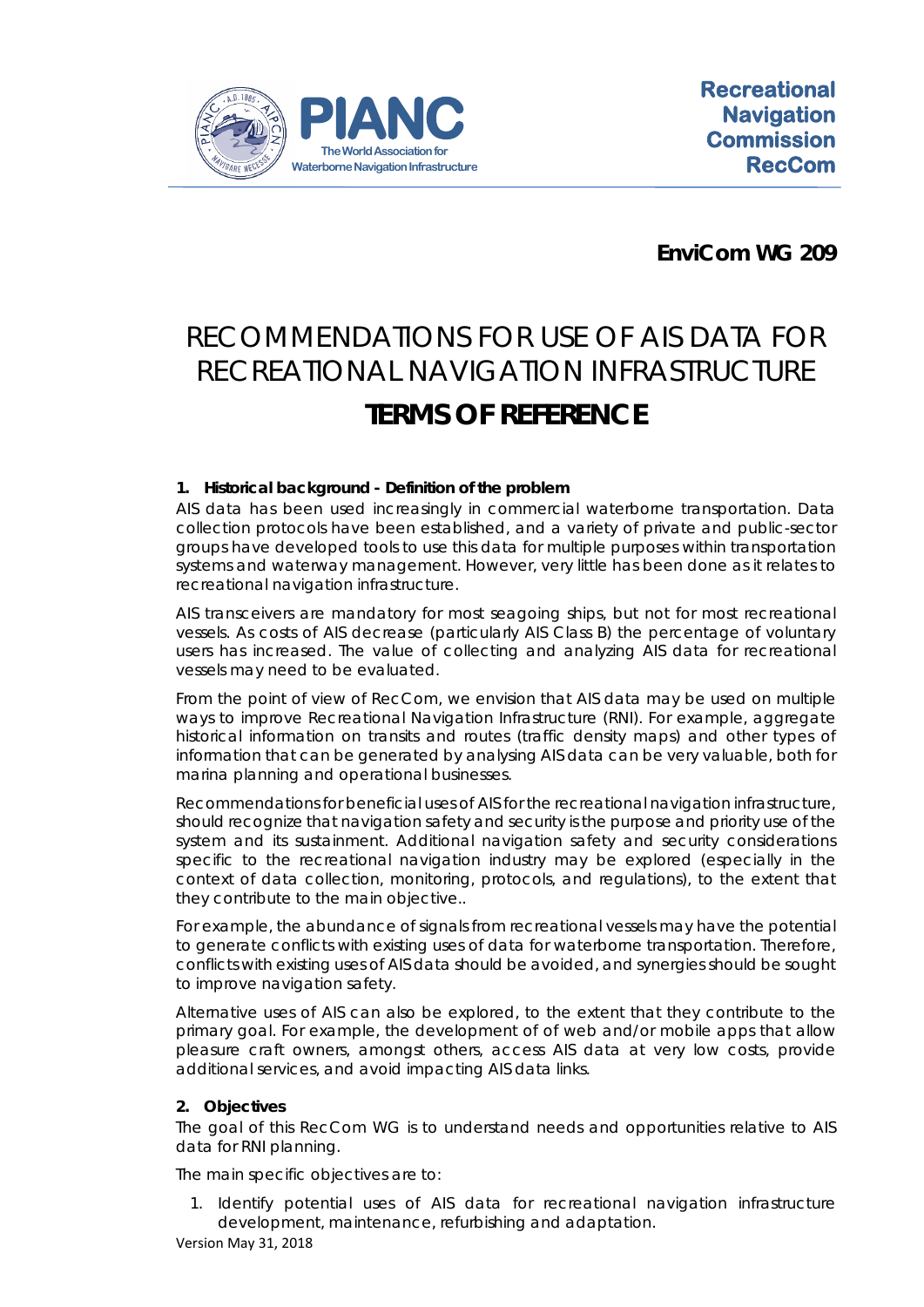- 2. Create guidelines and recommendations on AIS data collection, analysis and use for planning, which are specific to recreational navigation infrastructure needs and do not conflict with other uses for waterborne transportation.
- 3. Evaluate potential recommendations regarding AIS requirements for recreational vessels, in coordination with waterborne transportation safety and ecosystem sustainability needs, as it relates to improving the usability of data for planning and design.

The main objective of the WG are focused on the static use of data records (historical information). Additional discussions on operational uses may be considered, to the extent that they contribute to the main objective.

## **3. Earlier reports to be reviewed**

Over the last several years, the field for AIS data has grown exponentially for other uses, mainly waterborne transporation. The literature on the subject encompasses both basic technology, system management, and AIS data applications for a variety of uses. Data is also available through commercial suppliers, which can benefit from the recommendations in this report (for example, regarding data processing and presentation).

No previous PIANC Working Group reports specific to the use of AIS data have been published yet. However, the e-navigation for inland waterways report by PIANC (WG 156) and numerous AIS papers presented in SMART Rivers and other PIANC events over the last decade have addressed AIS use, and may include relevant information.

## **4. Scope**

The scope of the WG include documenting the different ways AIS data is collected and analysed, its regulatory framework, and broader future use. The WG will assess different sources for AIS data (including public and private, land-based and satellite), collection, displays and analysis of AIS data under use. Availability of AIS data on recreational vessels will also be documented.

Other non-AIS systems, including Vessel Monitoring Systems and Vessel Tracking Services, as well as applications based on use of mobile apps, may be considered to provide context to the main topic.

The WG will also generate and gather observations from practitioners (including but not limited to RecCom and ICOMIA-MG) regarding potential uses of AIS data and assess if existing protocols are sufficient to develop tools to achieve those goals.

The WG will evaluate the present status and potential recommendations for changes to requirements or recommendations for use of AIS by recreational vessels.

The WG will propose general guidelines to bridge the gap between the existing state of practice and potential future uses for the recretional navigation industry, especially focused on sustainable recreational navigation infrastructure.

## **5. Intended product**

The WG shall provide a report that provides insights into current and future uses of AIS data from recreational vessels, and, the quality and availibitly of data sets that can be best used for recreational navigation infrastructure planning.

Some possible uses of the findings of this WG for recreational navigation infrastructure may include: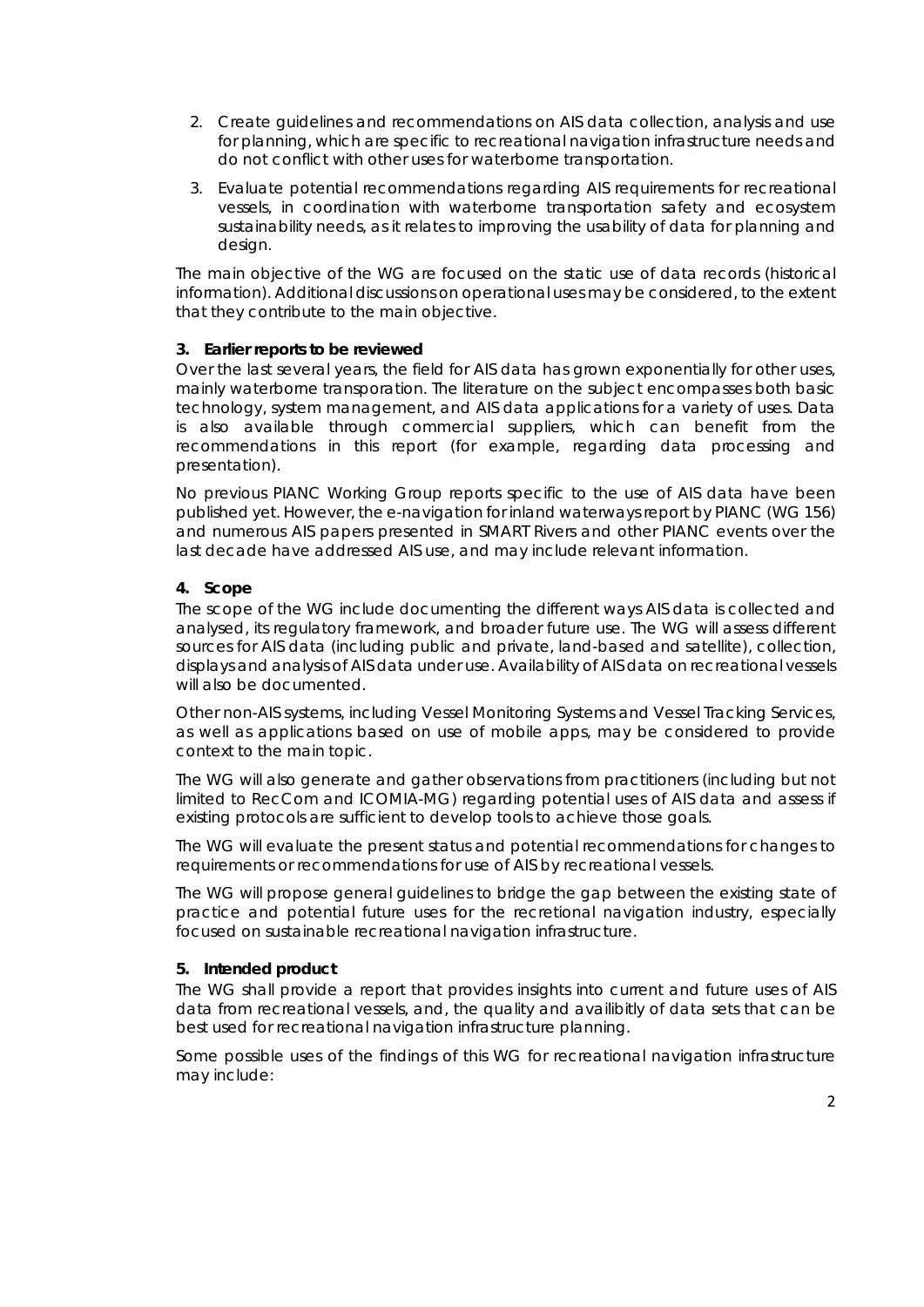- RNI and destination planning, feasibility studies, and design: data could help assess (quantitatively or qualitatively) demand trends, usage patterns, and traffic changes over time.
- Maintanenance and refurbishment planning of infrastructure systems: coastal or waterway managers may use traffic data as a tool to evalaute (quantitatively or qualitatively) demand and usage of facilities in a system.
- Environmental management of ecologically sensitive resources: monitoring or documentation of navigation patters of recreational navigation in sensitive ecological areas, protected areas with specific recreational uses, or slow speed zones. The possibilty of effectively monitoring usage inexpensively may allows for certain recreational activities to develop, which could otherwise be considered an environmental risk.
- Information for boaters: It would be helpful to the charting community and the recreational community to see usage trends of marina facilities, simple charting and tracking, boat ramps, navigation access channels, and destinations. (this is not the primary purpose of this WG).

# **6. Working Group Membership**

RecCom has invited researchers in the field as sponsors, to benefit from available knowhow on AIS to address the future use of AIS data for recreational navigation and infrastructure development. Commercial providers of data management and analysis services should also be consulted for their input.

- AIS monitoring and data management experts
- Navigation managers and planners
- Marina developers, managers, designers and consultants
- Tourism and marine protected areas managers (including managers of MPA where recreational use is important)

## **7. Working Group Target Audience**

- Commercial providers AIS data products
- Coastal and Watershed navigation managers, Waterway Managers,
- and planners
- Marina planners, designers, owners, developers, managers and consultants
- Tourism and marine protected areas managers (including managers of MPA where recreational use is important)
- Coastal planners, economic development agencies,

## **8. Relevance to countries in transition**

This topic can be used by countries in transition to leapfrog RNI development constraints. The results may be used to promote market potential awareness and sustainable use of marine resources for recreation.

## **9. Climate Change**

Data analyses based on the expected guidelines may be used to monitor navigation usage changes due to extreme events (such as evaluation of impacts of extreme hurricanes or floods) or long-term climate change patterns, which can be used to evaluate resilience and plan for climate adaptation.